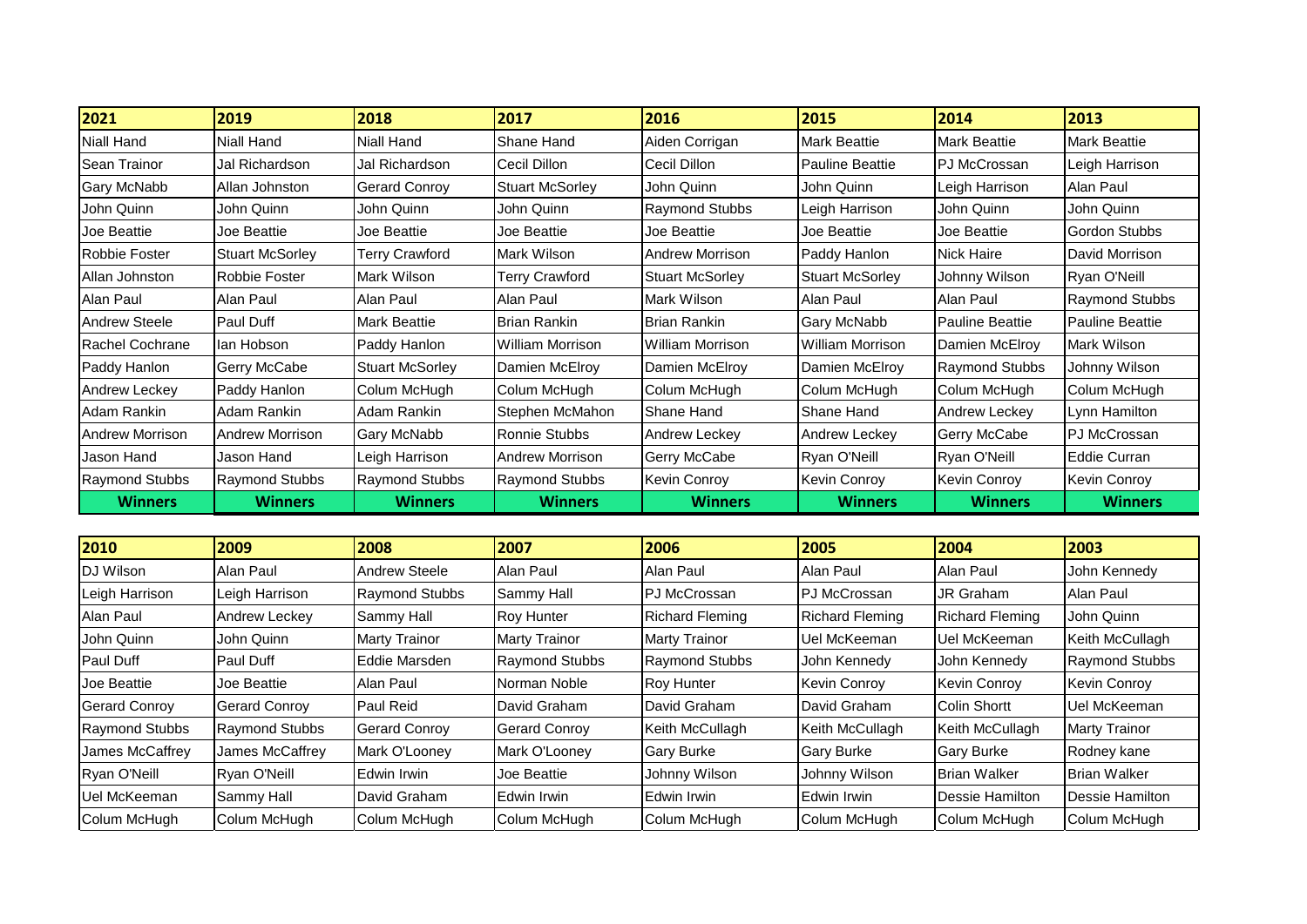| <b>Garfield Lithco</b> | <b>IGarfield Lithco</b> | Garfield Lithco         | <b>IGarfield Lithco</b> | <b>IGarfield Lithco</b> | <b>IGarfield Lithco</b> | <b>IGarfield Lithco</b> | <b>IJoanne McIntvre</b>  |
|------------------------|-------------------------|-------------------------|-------------------------|-------------------------|-------------------------|-------------------------|--------------------------|
| <b>Paul Reid</b>       | Paul Reid               | <b>Roy Hunter</b>       | <b>IAndrew Steele</b>   | <b>IAndrew Steele</b>   | <b>IPeter Christie</b>  | <b>Peter Christie</b>   | <b>IPatrick Conrov</b>   |
| <b>Gerry McCabe</b>    | Derrick Spratt          | <b>IPauline Beattie</b> | <b>IPauline Beattie</b> | <b>IPauline Beattie</b> | Brian McAlary           | <b>IPauline Beattie</b> | <b>IDermott McCarron</b> |
| <b>Gary Burke</b>      | <b>Gary Burke</b>       | <b>Gary Burke</b>       | <b>I</b> Gary Burke     | Jude Morris             | Jude Morris             | <b>Patrick Conrov</b>   | <b>Jude Morris</b>       |

| 2000                  | 1999                 | 1998                  | 1997                     | 1996                    | 1995                | 1994                   | 1993                   |
|-----------------------|----------------------|-----------------------|--------------------------|-------------------------|---------------------|------------------------|------------------------|
| John Kennedy          | John Kennedy         | John Kennedy          | Alan Leonard             | Alan Leonard            | <b>Gary Culbert</b> | Alan Leonard           | Alan Leonard           |
| <b>Mickey McSloy</b>  | <b>Mickey McSloy</b> | <b>Mickey McSloy</b>  | Danny Ward               | Danny Ward              | Danny Ward          | <b>Robert Hastings</b> | Robert Hastings        |
| <b>Raymond Stubbs</b> | Rodney Cunningham    | Rodney Cunningham     | Rodney Cunningham        | Colin Wilson            | Colin Wilson        | Hugh Shannon           | <b>Elaine Hastings</b> |
| <b>Kevin Conroy</b>   | Derrick Spratt       | <b>Derrick Spratt</b> | Dessie Carson            | Dessie Carson           | Dessie Carson       | Peter McMenemy         | Jas McCarron           |
| Alan Irwin            | Rollie Nixon         | Rollie Nixon          | John McVitty             | James McHugh            | <b>Harry Gawley</b> | <b>Harry Gawley</b>    | <b>Harry Gawley</b>    |
| <b>Marty Trainor</b>  | Andrew Hughes        | <b>Trevor Scott</b>   | Trevor Scott             | <b>Trevor Scott</b>     | John Carney         | John Carney            | John Carney            |
| <b>Brian Walker</b>   | <b>Brian Walker</b>  | <b>Brian Walker</b>   | <b>Brian Walker</b>      | Pat McCusker            | Brian Walker        | Michael Murtagh        | Michael Murtagh        |
| Dessie Hamilton       | Dessie Hamilton      | Dessie Hamilton       | <b>I</b> Dessie Hamilton | Dessie Hamilton         | Dessie Hamilton     | Dessie Hamilton        | Dessie Hamilton        |
| Colum McHugh          | Colum McHugh         | Colum McHugh          | Colum McHugh             | Colum McHugh            | Colum McHugh        | Colum McHugh           | Colum McHugh           |
| Joanne McIntyre       | Joanne McIntyre      | <b>JR Graham</b>      | JR Graham                | JR Graham               | Neville Hagan       | Davey Bittle           | Neville Hagan          |
| Edwin Irwin           | Edwin Irwin          | Edwin Irwin           | Edwin Irwin              | Edwin Irwin             | Edwin Irwin         | Edwin Irwin            | Edwin Irwin            |
| Dermott McCarron      | Dermott McCarron     | Dermott McCarron      | Dermott McCarron         | <b>Dermott McCarron</b> | <b>Rose Deeney</b>  | Kevin McConville       | Brendan Power          |
| <b>Jude Morris</b>    | Jude Morris          | Sean Davidson         | <b>Sean Davidson</b>     | Paul Prunty             | Alan Laughlin       | Sean Davidson          | Martin Jamison         |
| Tommy Johnston        | Tommy Johnston       | Tommy Johnston        | Tommy Johnston           | Tommy Johnston          | Tommy Johnston      | Tommy Johnston         | Tommy Johnston         |
| Kieran Campbell       | Kieran Campbell      | Kieran Campbell       | Kieran Campbell          | Kieran Campbell         | Kieran Campbell     | Anne McKiver           | Anne McKiver           |
| Liam McHugh           | <b>Gary Burke</b>    | Liam McHugh           | Liam McHugh              | Liam McHugh             | Liam McHugh         | Liam McHugh            | Liam McHugh            |

| 1990                   | 1989                   | 1988                  | 1987                  | 1986                   |
|------------------------|------------------------|-----------------------|-----------------------|------------------------|
| Alan Leonard           | Alan Leonard           | Alan Leonard          | Shiela Anderson       | Shiela Anderson        |
| <b>Robert Hastings</b> | <b>Robert Hastings</b> | Gary Smyth            | Gary Smyth            | <b>Robert Hastings</b> |
| Hugh Shannon           | <b>Curly Hopkins</b>   | Hugh Shannon          | Hugh Shannon          | Hugh Shannon           |
| Jas McCarron           | Jas McCarron           | Jas McCarron          | Jas McCarron          | <b>Tommy Howe</b>      |
| Alan McLean            | Alan McLean            | Alan McLean           | Margaret Johnston     | Margaret Johnston      |
| W McCaughey            | John Carney            | Danny Brown           | John Carney           | Des Scott              |
| Jim Dallas             | Tommy Cathcart         | <b>Tommy Cathcart</b> | Michael Murtagh       | Michael Murtagh        |
| Dessie Hamilton        | Dessie Hamilton        | Dessie Hamilton       | Dessie Hamilton       | Dessie Hamilton        |
| W Bruce                | Colum McHugh           | I Clydesdale          | <b>Willard Watson</b> | J McCutcheon           |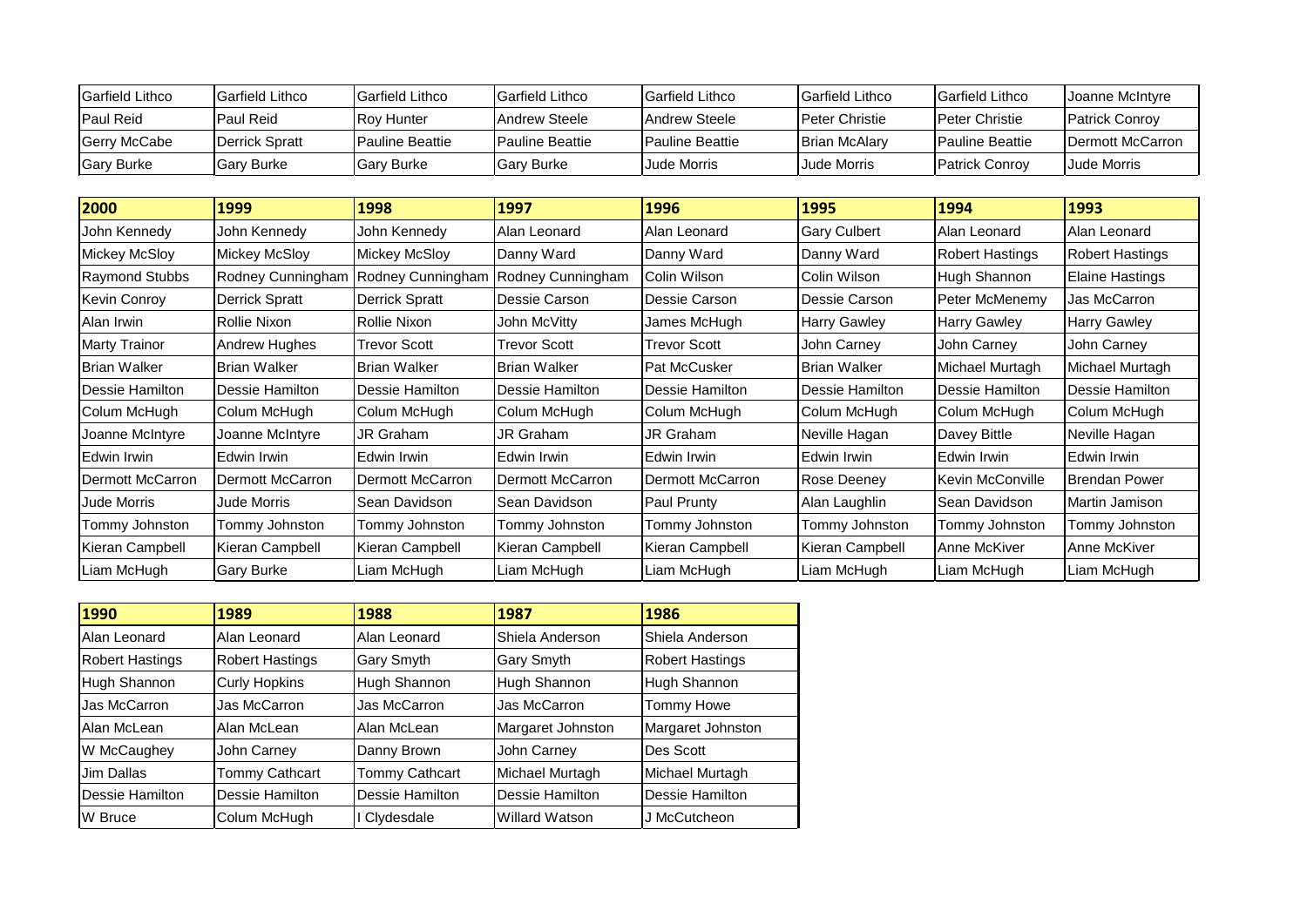| Matt McClean    | Tommy McAleavey        | Tommy McAleavey      | Tommy McAleavey      | R Loughrey            |
|-----------------|------------------------|----------------------|----------------------|-----------------------|
| Edwin Irwin     | Edwin Irwin            | Edwin Irwin          | Edwin Irwin          | S McGill              |
| Steven Shimmons | <b>Steven Shimmons</b> | <b>Curly Hopkins</b> | <b>Curly Hopkins</b> | <b>Alister Murphy</b> |
| Alan Laughlin   | Jude Morris            | Jude Morris          | Jude Morris          | Jude Morris           |
| Tommy Johnston  | Tommy Johnston         | Tommy Johnston       | Tommy Johnston       | Tommy Johnston        |
| <b>JJ</b> Todd  | J Todd                 | Aidan Rafferty       | Aidan Rafferty       | Paul Wilson           |
| J Agnew         | J Agnew                | Liam McHugh          | Liam McHugh          | Des Scott             |
| <b>Winners</b>  |                        |                      | <b>Winners</b>       | <b>Winners</b>        |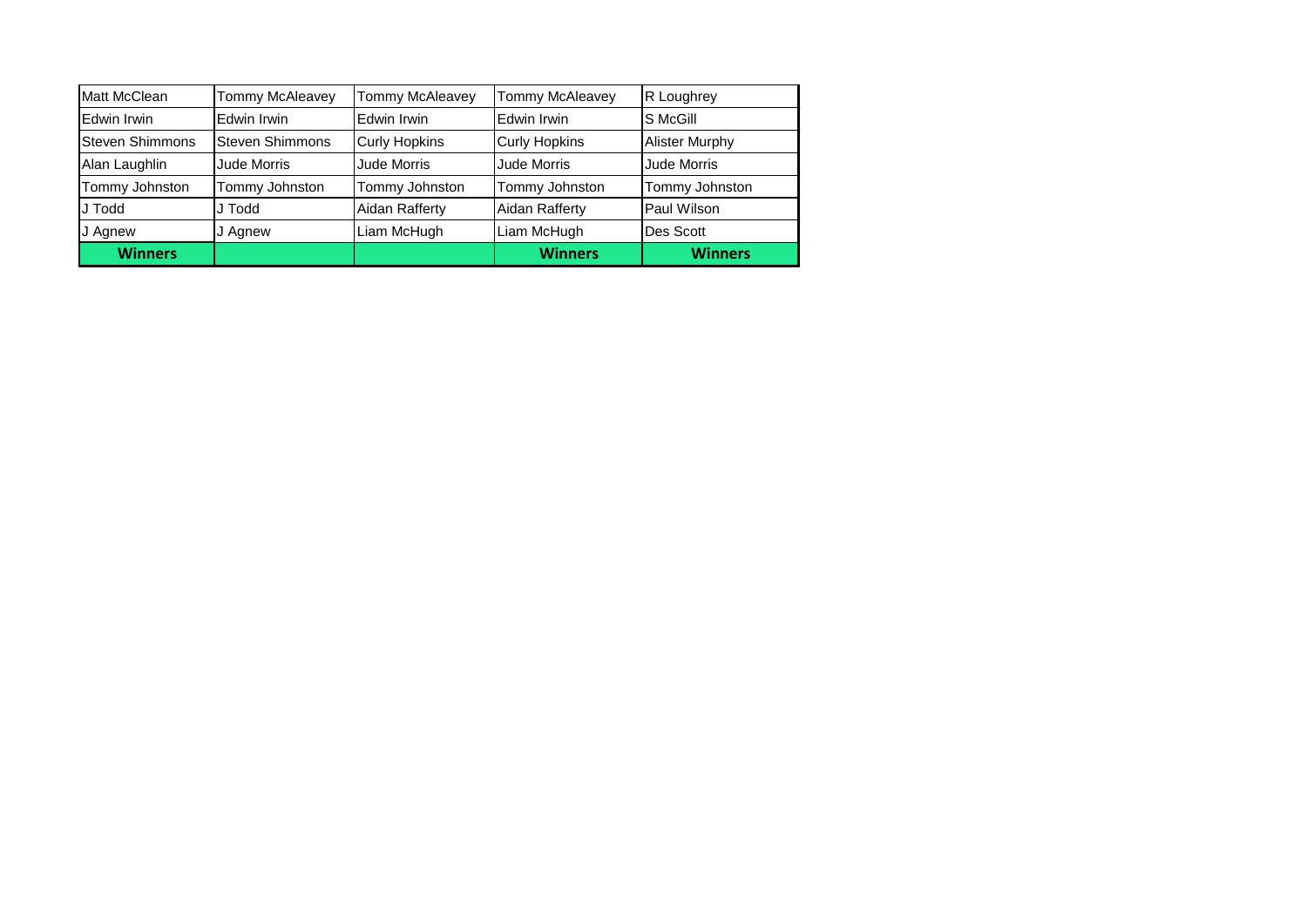| 2012                   | 2011                  |
|------------------------|-----------------------|
| <b>Mark Beattie</b>    | Paddy Hanlon          |
| Leigh Harrison         | Leigh Harrison        |
| Alan Paul              | Kevin Conroy          |
| John Quinn             | John Quinn            |
| Gordon Stubbs          | Paul Duff             |
| David Morrison         | <b>Gordon Stubbs</b>  |
| Ryan O'Neill           | Gerard Conroy         |
| Raymond Stubbs         | <b>Raymond Stubbs</b> |
| <b>Pauline Beattie</b> | Alan Paul             |
| Mark Wilson            | Ryan O'Neill          |
| Johnny Wilson          | Uel McKeeman          |
| Colum McHugh           | Colum McHugh          |
| <b>Andrew Morrison</b> | Bridget Davidson      |
| PJ McCrossan           | PJ McCrossan          |
| Gerard Conroy          | Gerry McCabe          |
| Kevin Conroy           | <b>Gary Burke</b>     |
| Winners                |                       |

| 2002                   | 2001                  |
|------------------------|-----------------------|
| John Kennedy           | John Kennedy          |
| Keith McCullagh        | Keith McCullagh       |
| <b>Raymond Stubbs</b>  | <b>Raymond Stubbs</b> |
| Kevin Conroy           | Kevin Conrov          |
| Uel McKeeman           | Alan Irwin            |
| Marty Trainor          | Marty Trainor         |
| Brian Walker           | Brian Walker          |
| Dessie Hamilton        | Dessie Hamilton       |
| Colum McHugh           | Colum McHugh          |
| Joanne McIntyre        | Joanne McIntyre       |
| <b>Pauline Beattie</b> | Pat McCusker          |
| Dermott McCarron       | Dermott McCarron      |